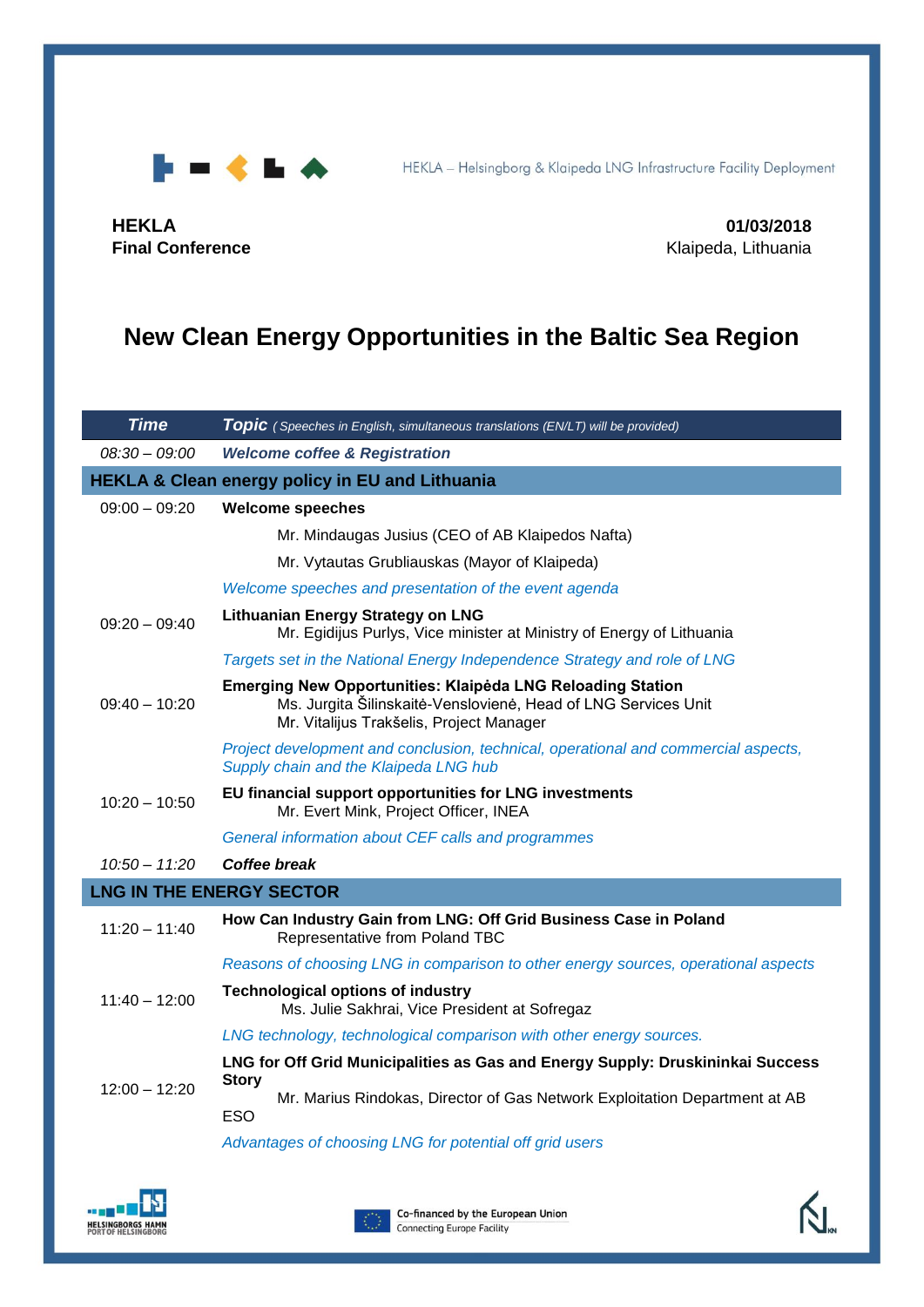

HEKLA - Helsingborg & Klaipeda LNG Infrastructure Facility Deployment

| $12:20 - 12:40$                    | Eco and Silence Zones of Urban and Recreational Areas: A Case Study From a<br><b>Dutch Municipality</b><br>Theo Heinink, Project manager at Province of Gerderland, the Netherlands                  |  |
|------------------------------------|------------------------------------------------------------------------------------------------------------------------------------------------------------------------------------------------------|--|
|                                    | <b>Success story from the Netherlands</b>                                                                                                                                                            |  |
|                                    |                                                                                                                                                                                                      |  |
| $12:40 - 13:10$                    | <b>PANEL DISCUSSION: Is LNG an option for the Baltics</b><br>(Representatives from DUON, Eesti Gaas, Litgas, Achema, Nauticor) TBC                                                                   |  |
| $13:10 - 14:10$                    | Lunch break                                                                                                                                                                                          |  |
| <b>LNG IN THE TRANSPORT SECTOR</b> |                                                                                                                                                                                                      |  |
| $14:10 - 14:30$                    | <b>Managing LNG Powered Heavy Duty Vehicles Fleet</b><br>Mr. Matteo Codognotto, Director at Codognotto Group                                                                                         |  |
|                                    | The advantages of LNG powered trucks, incentives to switch to LNG, lifecycle of the<br>fleet management                                                                                              |  |
| $14:30 - 14:50$                    | LNG Rollout in Central Europe - for a greener transportation sector<br>Mr. Philip Maximilian Braunschweig, LIQUIND 24/7 GmbH                                                                         |  |
|                                    | Information on latest project which has secured EU grants and will deploy LNG refuelling<br>stations in Germany and Czech Republic.                                                                  |  |
| $14:50 - 15:20$                    | <b>LNG Powered Vessel: Trends and Technical Aspects</b><br>Mr. Andrius Uldikis, District Manager at DNV GL Lithuania                                                                                 |  |
|                                    | Future prospects for LNG maritime sector, bunkering operation from a technological<br>view, regulatory issues, SECA restrictions                                                                     |  |
| $15:20 - 15:40$                    | <b>Operating LNG Powered Vessel: Wes Amelie case</b><br>Representative from Unifeeder TBC                                                                                                            |  |
|                                    | Technological operations, bunkering, retrofitting                                                                                                                                                    |  |
| $15:40 - 16:10$                    | <b>PANEL DICUSSION Success, challenges and opportunities</b><br>(Representatives from Baltics Port Organization, Lithuanian LNG Cluster,<br>IVECO, Klaipeda university, University of Eindhoven) TBC |  |
| $16:10 - 16:30$                    | Summary of the day and closure of the event<br><b>Conclusions and Q&amp;A</b>                                                                                                                        |  |
| 16:30                              | <b>Coffee</b>                                                                                                                                                                                        |  |





 $\sum_{\infty}$